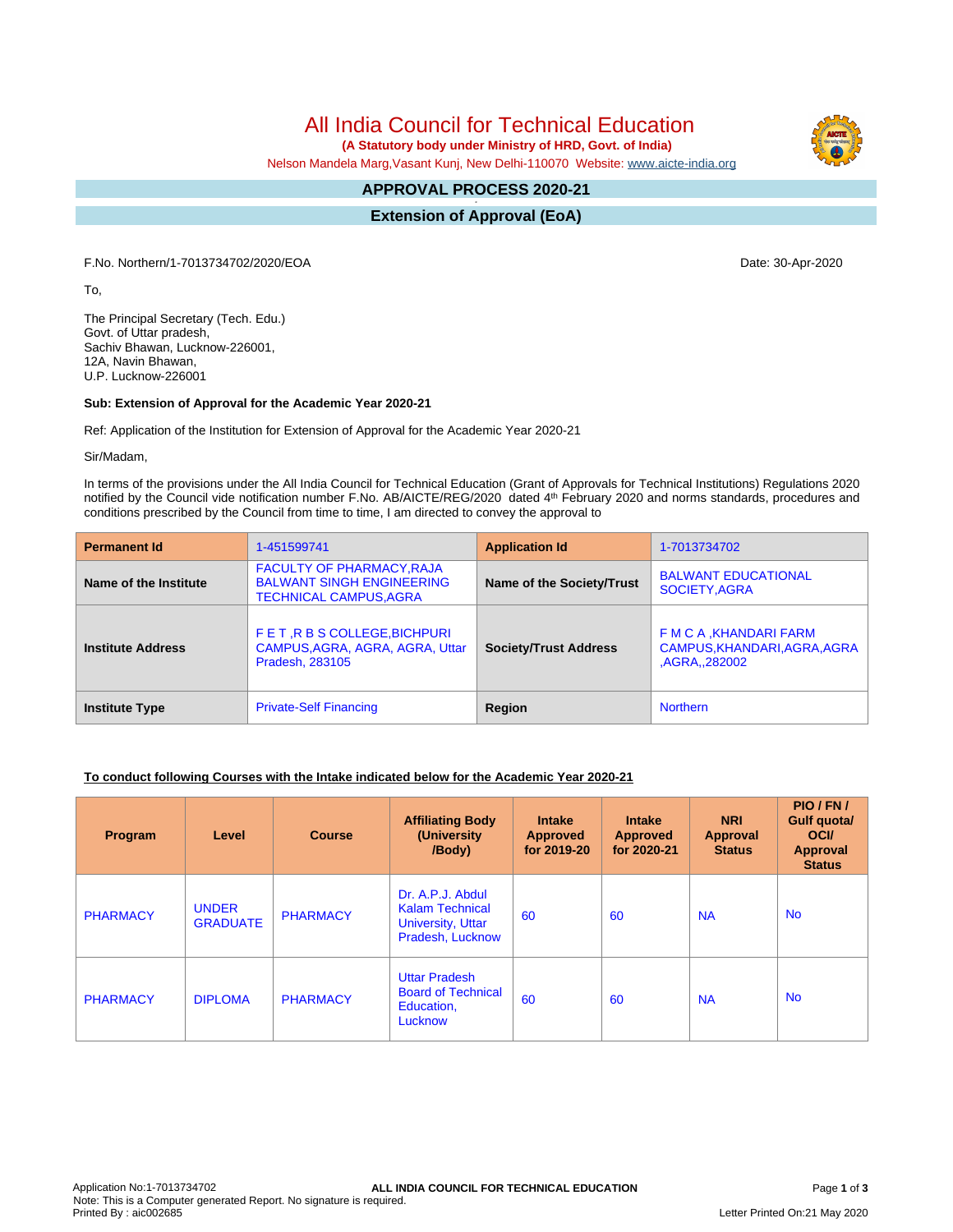### **It is mandatory to comply with all the essential requirements as given in APH 2020-21 (Appendix 6)**

## **Important Instructions**

- 1. The State Government/ UT/ Directorate of Technical Education/ Directorate of Medical Education shall ensure that 10% of reservation for Economically Weaker Section (EWS) as per the reservation policy for admission, operational from the Academic year 2020-21 is implemented without affecting the reservation percentages of SC/ ST/ OBC/ General. However, this would not be applicable in the case of Minority Institutions referred to the Clause (1) of Article 30 of Constitution of India. Such Institution shall be permitted to increase in annual permitted strength over a maximum period of two years beginning with the Academic Year 2020-21
- 2. The Institution offering courses earlier in the Regular Shift, First Shift, Second Shift/Part Time now amalgamated as total intake shall have to fulfil all facilities such as Infrastructure, Faculty and other requirements as per the norms specified in the Approval Process Handbook 2020-21 for the Total Approved Intake. Further, the Institutions Deemed to be Universities/ Institutions having Accreditation/ Autonomy status shall have to maintain the Faculty: Student ratio as specified in the Approval Process Handbook. All such Institutions/ Universities shall have to create the necessary Faculty, Infrastructure and other facilities WITHIN 2 YEARS to fulfil the norms based on the Affidavit submitted to AICTE.
- 3. In case of any differences in content in this Computer generated Extension of Approval Letter, the content/information as approved by the Executive Council / General Council as available on the record of AICTE shall be final and binding.
- 4. Strict compliance of Anti-Ragging Regulation: Approval is subject to strict compliance of provisions made in AICTE Regulation notified vide F. No. 373/Legal/AICTE/2009 dated July 1, 2009 for Prevention and Prohibition of Ragging in Technical Institutions. In case Institution fails to take adequate steps to Prevent Ragging or fails to act in accordance with AICTE Regulation or fails to punish perpetrators or incidents of Ragging, it will be liable to take any action as defined under clause 9(4) of the said Regulation.

**Prof.Rajive Kumar Member Secretary, AICTE**

Copy to:

- **1. The Director Of Technical Education\*\*, Uttar Pradesh**
- **2**. **The Registrar\*\*,** Dr. A.P.J. Abdul Kalam Technical University, Uttar Pradesh, Lucknow
- **3. The Principal / Director,** FACULTY OF PHARMACY,RAJA BALWANT SINGH ENGINEERING TECHNICAL CAMPUS,AGRA F E T ,R B S College,Bichpuri Campus,Agra, Agra,Agra, Uttar Pradesh,283105
- **4. The Secretary / Chairman,**

F M C A ,KHANDARI FARM CAMPUS,KHANDARI,AGRA AGRA,AGRA ,282002

**5. The Regional Officer,** All India Council for Technical Education Govt. Polytechnic Campus Adjoining Directorate of Technical Education Vikas Nagar, Kanpur-208 002, Uttar Pradesh

#### **6. Guard File(AICTE)**

Note: Validity of the Course details may be verified at <http://www.aicte-india.org/>

\*\* Individual Approval letter copy will not be communicated through Post/Email. However, consolidated list of Approved Institutions(bulk) will be shared through